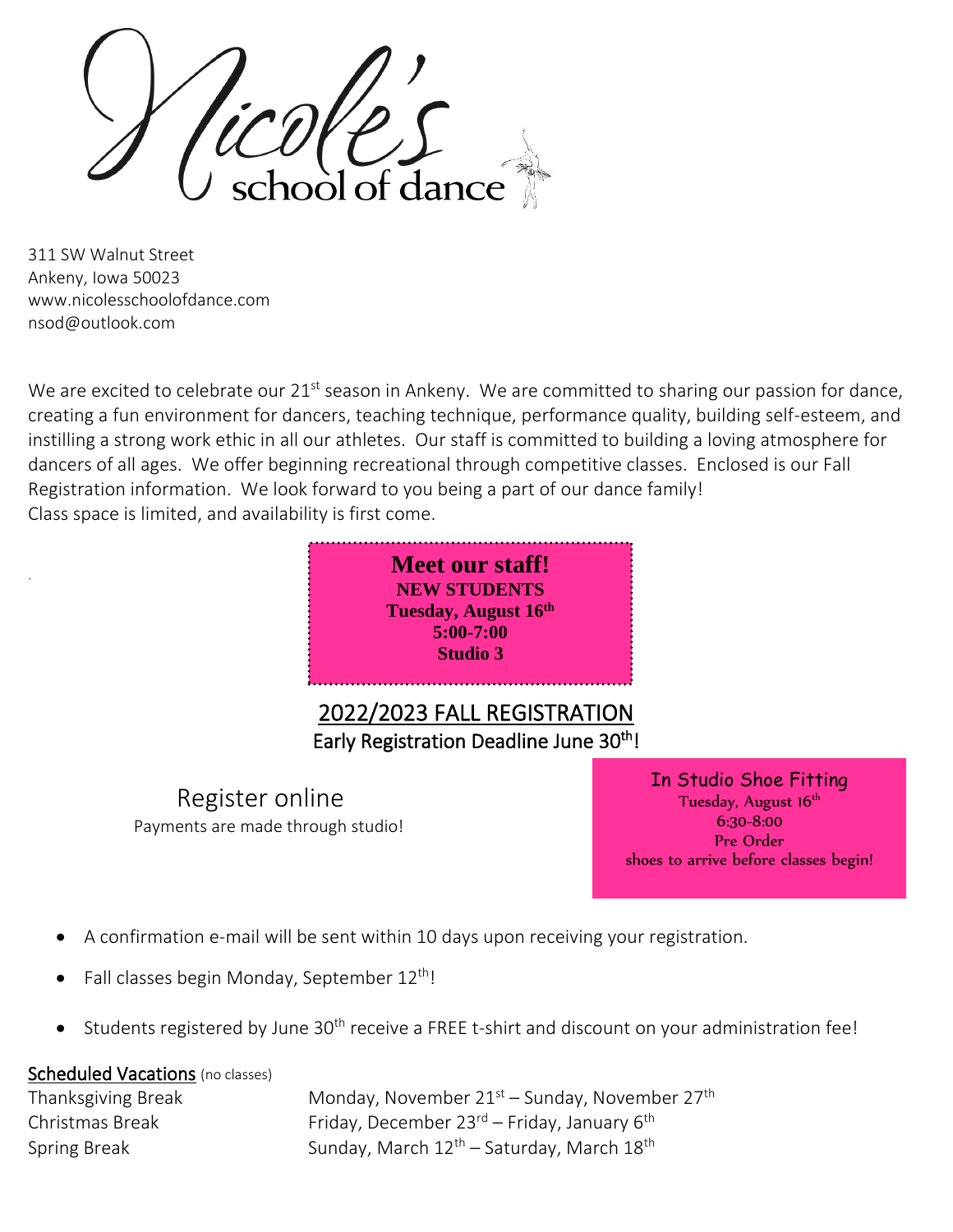## Classes Offered (Ages 2 & Up)

Ballet, Lyrical, Contemporary, Pointe, Tap, Jazz, Tumbling, Hip Hop, Musical Theater, Technique & POM

### Administration Fee

Annual administration fee is \$ 40.00 for dancers registered by the early registration deadline, June 30<sup>th</sup>. After June 30<sup>th</sup> the administration fee is \$50.00. Administration fee, recital fee, and May 2023 tuition is due at registration.

Your dancer's administration fee is waived if you pay your annual tuition by June 30<sup>th</sup>!

\*\*\*\*\*\*\*\*\*\*\*\*\*\*\*\*\*\*\*\*\*\*\*\*\*\*\*\*\*\*\*\*\*\*\*\*\*\*\*\*\*\*\*\*\*\*\*\*\*\*\*\*\*\*\*\*\*\*\*\*\*\*\*\*\*\*\*\*\*\*\*\*\*\*\*\*\*

NSOD encourages our dancers to be well-rounded, which is why we offer a significant discount for additional classes!

| Core Combo Class          |          | Class fees/9 payments | w/tax    | Annual     |
|---------------------------|----------|-----------------------|----------|------------|
| 30 min.                   | $=$      | \$45.00               | \$48.15  | \$433.35   |
| 45 min.                   | $\equiv$ | \$50.00               | \$53.50  | \$481.50   |
| 75 min.                   | $=$      | \$80.00               | \$85.60  | \$770.40   |
| 90 min.                   | $=$      | \$95.00               | \$101.65 | \$914.85   |
| 105 min.                  | $\equiv$ | \$105.00              | \$112.35 | \$1,011.15 |
| <b>Additional Classes</b> |          |                       |          |            |
| 30 min.                   | $=$      | \$25.00/class         | \$26.75  |            |
| 45 min.                   | $=$      | \$40.00/class         | \$42.80  |            |
|                           |          |                       |          |            |

Additional classes include any class taken in addition to your core combo class.

**Carte Blanche**  $=$   $\frac{1}{2}$  \$ 230.00 \$ 246.10 \$ 2,214.90 Carte Blanche is the highest level of discount, intended for the well-rounded dancer taking all classes offered by NSOD. Carte Blanche includes one class in all dance forms including ballet, jazz, tap, pointe, tumbling, contemporary, hip hop and any other elective classes. You also receive a 20% discount on all studio master classes (excluding CLI)!

| <b>Family Carte Blanche</b>                                                  |     |          |          |            |  |  |  |  |  |
|------------------------------------------------------------------------------|-----|----------|----------|------------|--|--|--|--|--|
| 2 family members                                                             | $=$ | \$400.00 | \$428.00 | \$3,852.00 |  |  |  |  |  |
| **Carte Blanche does not include any private lessons or competition tuition. |     |          |          |            |  |  |  |  |  |

ALL tuition is subject to 7% Iowa Sales Tax. Class fees are due the  $1<sup>st</sup>$  of each month (there will be a \$ 10.00 late fee/month charged on all tuition paid 10 days after due date). Tuition is broken down in 9 monthly payments due September thru May (these are equal payments). May 2023 tuition is due at registration and September-April tuition is due the 1<sup>st</sup> of the month. There is one additional vacation/snow day built into our schedule. If there is more than one cancellation a make-up class will be held in our season for recital classes.

| 2022 Christmas Show | Monday & Tuesday classes     | Monday, December 19 <sup>th</sup>  |  |  |  |
|---------------------|------------------------------|------------------------------------|--|--|--|
|                     | Wednesday & Thursday classes | Tuesday, December 20 <sup>th</sup> |  |  |  |

#### 2023 Spring Recital... <sup>th</sup> at Stephens Auditorium Recital fee

 $$60.00$  45 minutes or less  $$130.00$  Over 45 minutes This fee covers the rental of the auditorium, lights, backdrops, music, digital programs, etc…This fee is non-refundable and is due upon registration.

There is no charge for admission to our Spring Recital for you or your guests.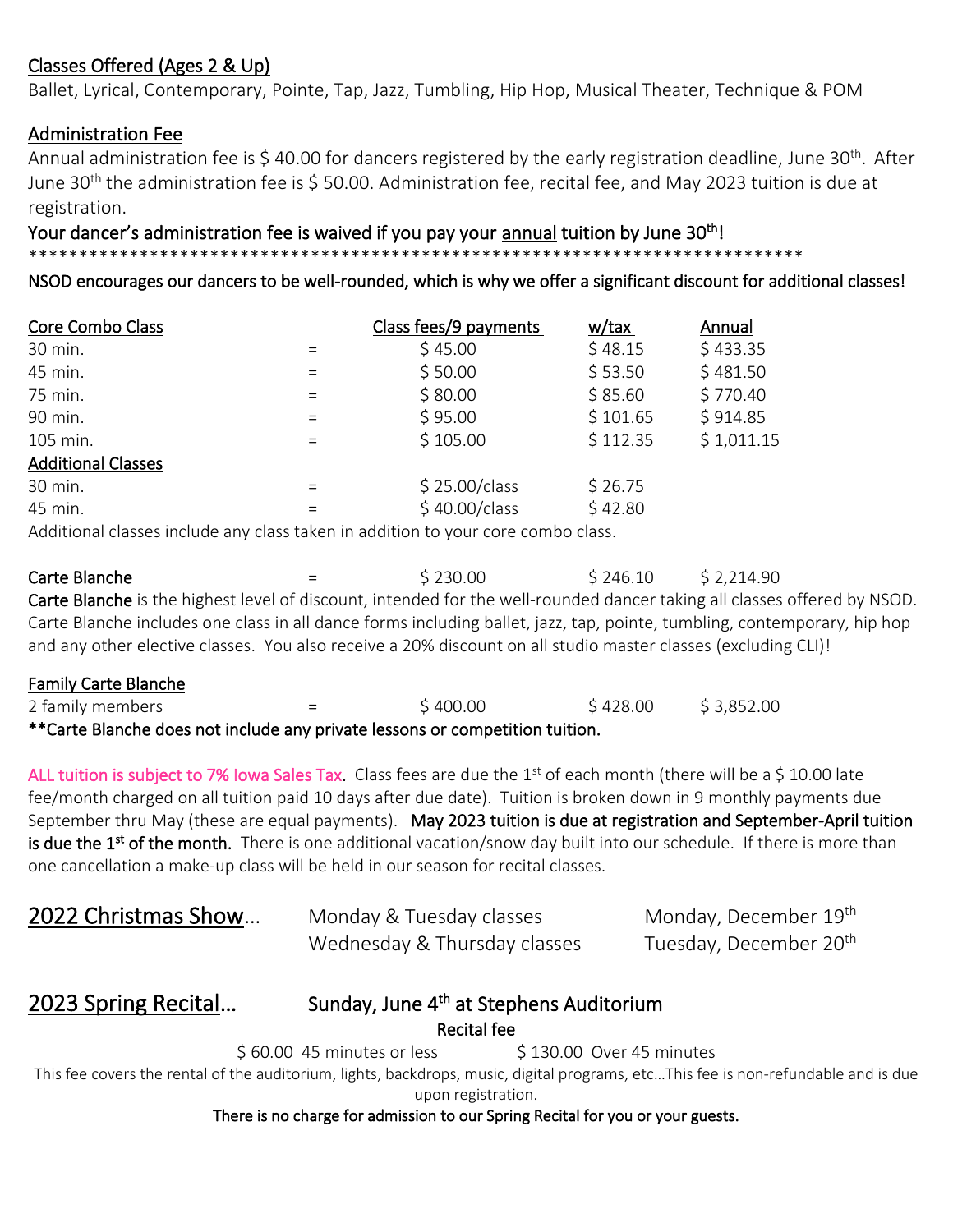## Costume Fees

Dancers are required to purchase one costume per dance/genre for the Spring Recital. Core combo classes will have a costume for each genre (ex: Ballet/Tap=2 costumes). Costume fees are divided between 3 months, September-November. These fees will be added to your tuition amount and are reflected on our fall schedule.

|          |                                         |          |             |                   |                              | Monday    |                   |                           |                            |          |                   |                          |                                   |         |                   |
|----------|-----------------------------------------|----------|-------------|-------------------|------------------------------|-----------|-------------------|---------------------------|----------------------------|----------|-------------------|--------------------------|-----------------------------------|---------|-------------------|
| Studio 1 |                                         |          | Recital     | Studio II         |                              |           |                   | <b>Recital Studio III</b> |                            |          |                   | <b>Recital Studio IV</b> |                                   |         | Recital           |
| 4:15     | Advanced Contemporary                   | 45 min.  | <b>BOTH</b> | 4:15              | Team Ballet/Tap/Jazz Combo   | 90 min.   | SHOW 2 4:15       |                           | Level II                   | 90 min.  | SHOW 1 4:15       |                          | Int Leaps and turns               | 45 min. | <b>NONE</b>       |
| 5:00     | Sr Musical Theater (11-14)              | 45 min.  | <b>BOTH</b> | 6:30              | <b>Elite Tap</b>             | 45 min.   | BOTH 5:45         |                           | Advanced Technique 45 min. |          | <b>NONE</b>       | 5:00                     | Mommy and me                      | 45 min. | <b>NONE</b>       |
| 5:45     | Junior Contemporary                     | 45 min.  | <b>BOTH</b> | 7:15              | Advanced (team 4)Tap         | 30 min.   | <b>BOTH</b>       | 6:30                      | <b>Advanced Pointe</b>     | 45 min.  | <b>BOTH</b>       | 5:45                     | Pre I                             | 45 min. | SHOW <sub>1</sub> |
| 6:30     | Junior Musical Theater                  | 45 min.  | SHOW 1 8:00 |                   | Int (team 3) Tap             | 30 min.   | <b>BOTH</b> 7:15  |                           | <b>Beginning Pointe</b>    | 45 min.  | <b>BOTH</b>       | 6:30                     | Pre II                            |         | 45 min. SHOW 1    |
| 7:15     | Advanced Strength and Stretch (14 & Up) | 45 min.  | <b>NONE</b> |                   |                              |           |                   |                           |                            |          |                   |                          |                                   |         |                   |
| 8:00     | <b>Elite Contemporary</b>               | 45 min.  | <b>BOTH</b> |                   |                              |           |                   |                           |                            |          |                   |                          |                                   |         |                   |
| 8:45     | <b>Elite Technique</b>                  | 45 min.  | <b>NONE</b> |                   |                              |           |                   |                           |                            |          |                   |                          |                                   |         |                   |
| 9:30     | <b>Elite Pointe</b>                     | 45 min.  | <b>BOTH</b> |                   |                              |           |                   |                           |                            |          |                   |                          |                                   |         |                   |
|          |                                         |          |             |                   |                              | Tuesdav   |                   |                           |                            |          |                   |                          |                                   |         |                   |
| Studio I |                                         |          |             | Recital Studio II |                              |           |                   | Recital Studio III        |                            |          |                   | Recital Studio IV        |                                   |         | Recital           |
| 4:15     | <b>Advanced Leaps/Turns</b>             | 45 min.  | <b>NONE</b> | 5:00              | Pe I                         | 45 min.   | SHOW <sub>2</sub> |                           |                            |          |                   | 4:30                     | Level III                         | 90 min. | SHOW <sub>1</sub> |
| 5:00     | <b>Advanced Tumbling</b>                | 45 min.  | <b>BOTH</b> | 5:45              | Pre II                       | 45 min.   | <b>SHOW 2</b>     |                           |                            |          |                   | 6:00                     | Level I                           | 75 min. | SHOW 2            |
| 5:45     | <b>Elite Tumbling</b>                   | 45 min.  | <b>BOTH</b> | 6:30              | Mini Cheer/Tumble            | 45 min.   | SHOW <sub>2</sub> |                           |                            |          |                   | 7:15                     | <b>Advanced Combo</b>             | 90 min. | <b>BOTH</b>       |
| 6:30     | <b>Beg Advanced Hip Hop</b>             | 45 min.  | <b>BOTH</b> |                   |                              |           |                   |                           |                            |          |                   |                          |                                   |         |                   |
| 7:15     | Junior Strength/Stretch (8-14)          | 45 min.  | <b>NONE</b> |                   |                              |           |                   |                           |                            |          |                   |                          |                                   |         |                   |
| 8:00     | Team 5 Lyrical/Jazz Combo               | 105 min. | <b>BOTH</b> |                   |                              |           |                   |                           |                            |          |                   |                          |                                   |         |                   |
|          |                                         |          |             |                   |                              | Wednesdav |                   |                           |                            |          |                   |                          |                                   |         |                   |
| Studio I |                                         |          | Recital     | Studio II         |                              |           | Recital           | <b>Studio III</b>         |                            |          | Recital           | Studio IV                |                                   |         | <b>Recital</b>    |
| 5:30     | Int I Tumbling                          | 45 min.  | SHOW 1      |                   | <b>Comptition Team Solos</b> |           |                   | 4:15                      | Level I                    | 75 min.  | SHOW <sub>1</sub> |                          | <b>Competition Team Solos</b>     |         |                   |
| 7:00     | Int II Tumbling                         | 45 min.  | SHOW 2 7:00 |                   | Junior Pom                   | 45 min.   | SHOW 1 5:30       |                           | Level II                   | 190 min. | SHOW 2 8:30       |                          | <b>Elite Combo</b>                | 90 min. | <b>BOTH</b>       |
| 7:45     | <b>Teen Pom</b>                         | 45 min.  | <b>BOTH</b> |                   |                              |           |                   | 7:00                      | Int Combo                  | 75 min.  | SHOW <sub>2</sub> |                          |                                   |         |                   |
|          |                                         |          |             |                   |                              |           |                   |                           |                            |          |                   |                          |                                   |         |                   |
|          |                                         |          |             |                   |                              |           |                   |                           |                            |          |                   |                          |                                   |         |                   |
|          |                                         |          |             |                   |                              | Thursday  |                   |                           |                            |          |                   |                          |                                   |         |                   |
| Studio I |                                         |          |             | Recital Studio II |                              |           |                   | <b>Recital Studio III</b> |                            |          |                   | <b>Recital Studio IV</b> |                                   |         | Recital           |
| 4:15     | Team 2 Ballet/Tap/Jazz Combo            | 90 min.  | <b>BOTH</b> | 5:00              | <b>Mini Hip Hop</b>          |           | 45 min. SHOW 1    |                           |                            |          |                   | 4:15                     | Team 3 Lyrical/Jazz Combo 90 min. |         | <b>BOTH</b>       |
| 5:45     | Junior Hip Hop                          | 45 min.  | <b>BOTH</b> |                   |                              |           |                   |                           |                            |          |                   | 5:45                     | <b>Junior Elite</b>               | 45 min. | <b>BOTH</b>       |
| 6:30     | <b>Advanced Hip Hop</b>                 | 45 min.  | <b>BOTH</b> |                   |                              |           |                   |                           |                            |          |                   | 6:45                     | Senior Elite                      | 45 min. | <b>BOTH</b>       |
| 7:45     | <b>Teen Elite</b>                       | 45 min.  | <b>BOTH</b> |                   |                              |           |                   |                           |                            |          |                   | 7:30                     | <b>Elite Hip Hop</b>              | 45 min. | <b>BOTH</b>       |
| 8:30     | Team 4 Lyrical/Jazz Combo               | 90 min.  | <b>BOTH</b> |                   |                              |           |                   |                           |                            |          |                   | 8:30                     | Sr Musical Theater (15-18)        | 45 min. | <b>BOTH</b>       |
|          |                                         |          |             |                   |                              |           |                   |                           |                            |          |                   | 9:15                     | Sr Premiere Elite                 | 45 min. | <b>BOTH</b>       |
|          |                                         |          |             |                   |                              |           |                   |                           |                            |          |                   |                          |                                   |         |                   |
|          |                                         |          |             |                   |                              |           |                   |                           |                            |          |                   |                          |                                   |         |                   |
|          | <b>Costume Costs</b>                    | #        | Cost        |                   |                              |           |                   |                           |                            |          |                   |                          |                                   |         |                   |

| <b>Costume Costs</b>        | Cost     |                     |  |  |  |  |  |
|-----------------------------|----------|---------------------|--|--|--|--|--|
| Pre/Ballet/Tap (All Levels) | \$150.00 | SHOW 1 1:00 Recital |  |  |  |  |  |
| <b>Ballet/Tap/Jazz</b>      | \$220.00 | SHOW 2 6:00 Recital |  |  |  |  |  |
| Int/Adv/Elite/Team Combo    | \$160.00 |                     |  |  |  |  |  |
| Tap (All Levels)            | \$65.00  |                     |  |  |  |  |  |
| Pointe (All Levels)         | \$80.00  |                     |  |  |  |  |  |
| Hip Hop (All Levels)        | \$70.00  |                     |  |  |  |  |  |
| Contemporary                | \$70.00  |                     |  |  |  |  |  |
| <b>Musical Theater</b>      | \$70.00  |                     |  |  |  |  |  |

## *Studio I, II & III Location*

*311 SW Walnut Street Ankeny Studio 4 Location 1608 NW State Street* 

*Ankeny* 

## **Return EFT form to the studio to complete your registration.**

**Mailing address: 311 SW Walnut Street Email to: [nsodoffice@gmail.com](mailto:nsodoffice@gmail.com)**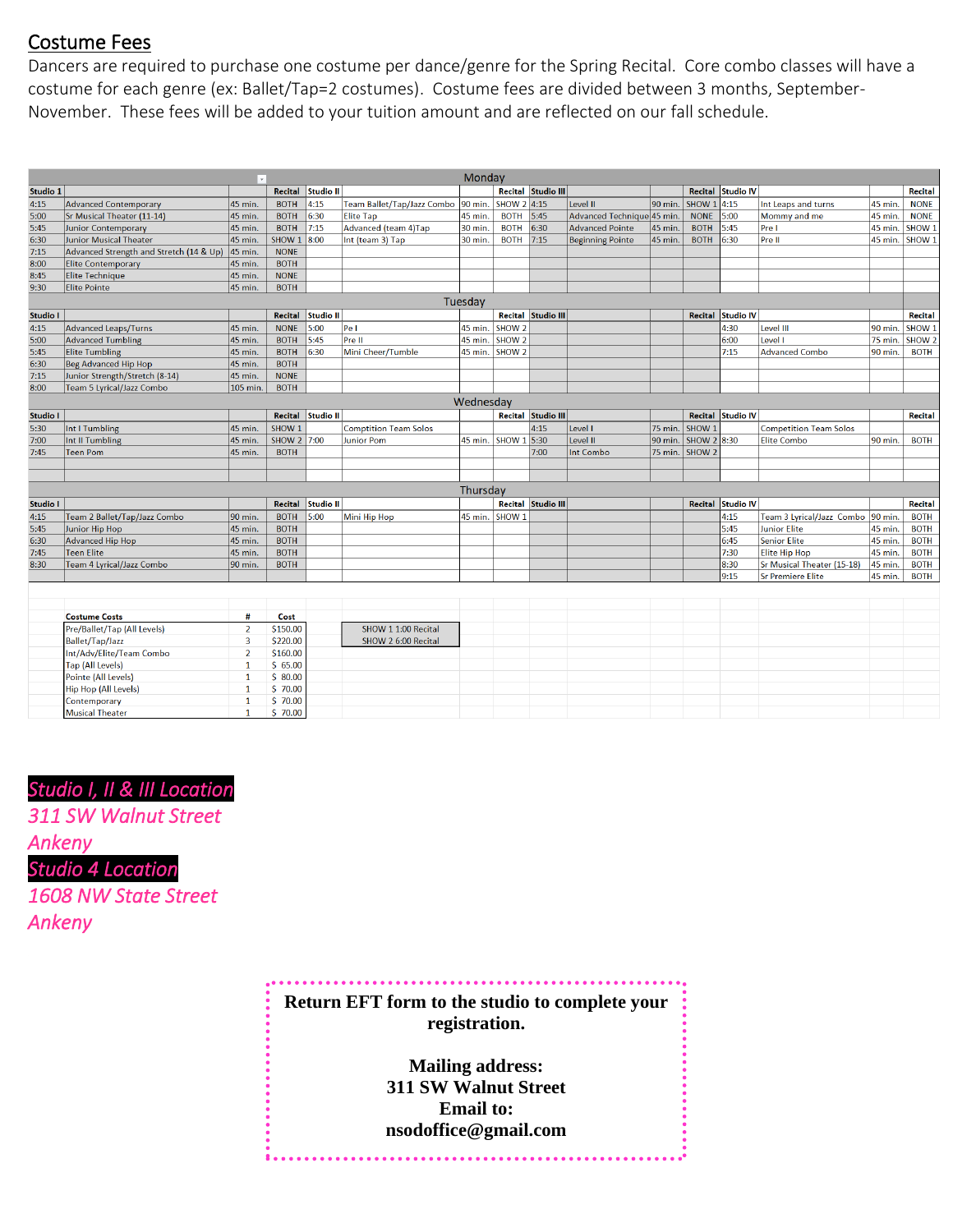## Competition Team

# **★Be Fierce...Be Confident...Be You★**

The following is a summary of our competition team. Auditions are held so we can place dancers with their level & ageappropriate groups. All dancers that audition will be a part of our competition team! Competition team dancers will receive their recital team placement after auditions. Dancers must be registered for our 2022/2023 season prior to auditions.

#### Time Commitment

- All Competition dancers are required to take a core combo team class and a technique class.
- Practice is on Sunday's (Sept-June), hours vary but we will not start before 11:00 AM. Attendance is mandatory. Excessive absences may result in removal from the choreography.
- 5 Competitions (including Nationals)
	- o 3 out of 4 regionals will be local; we may attend one out of state Regional.
	- $\circ$  Competition dates will be given no later than October  $1<sup>st</sup>$ .
	- o Competition dancers (junior–elite) are required to attend TOP Dance Directive and be a part of our in-studio WORKSHOPS!
	- o Elite Team must attend one additional convention TBA
- Nationals are in June date/location to be announced.

#### Financial Commitment

There is a \$ 500.00 deposit due for all competition dancers on July 15<sup>th</sup>. This deposit will be reflected on your confirmation. It is applied evenly \$200.00 costumes, \$200.00 entry fees and \$100.00 toward Workshop Fee. This fee will be automatically withdrawn if you are enrolled in EFT.

#### Studio Competition Tuition (September-June)

- \$ 50.00/month Mini Team 2 routines (workshops optional)
- \$ 90.00/month dancers participating in 3-4 routines
- \$ 130.00/month dancers participating in 5-6 routines
- \$160.00 Carte Blanche (maximum competition tuition)
- \$ 100.00 In Studio Workshop Fee
- \$ 280.00 Carte Blanche 2 dancers

If you are invited to be in an Elite class, there will be an additional \$ 30.00 added to your monthly tuition. Their costumes and choreography will compete and perform in BOTH recitals. They may be asked to perform at a convention and other performance opportunities throughout the season, as available. This is an invite class, and a list of skill requirements will be given at auditions!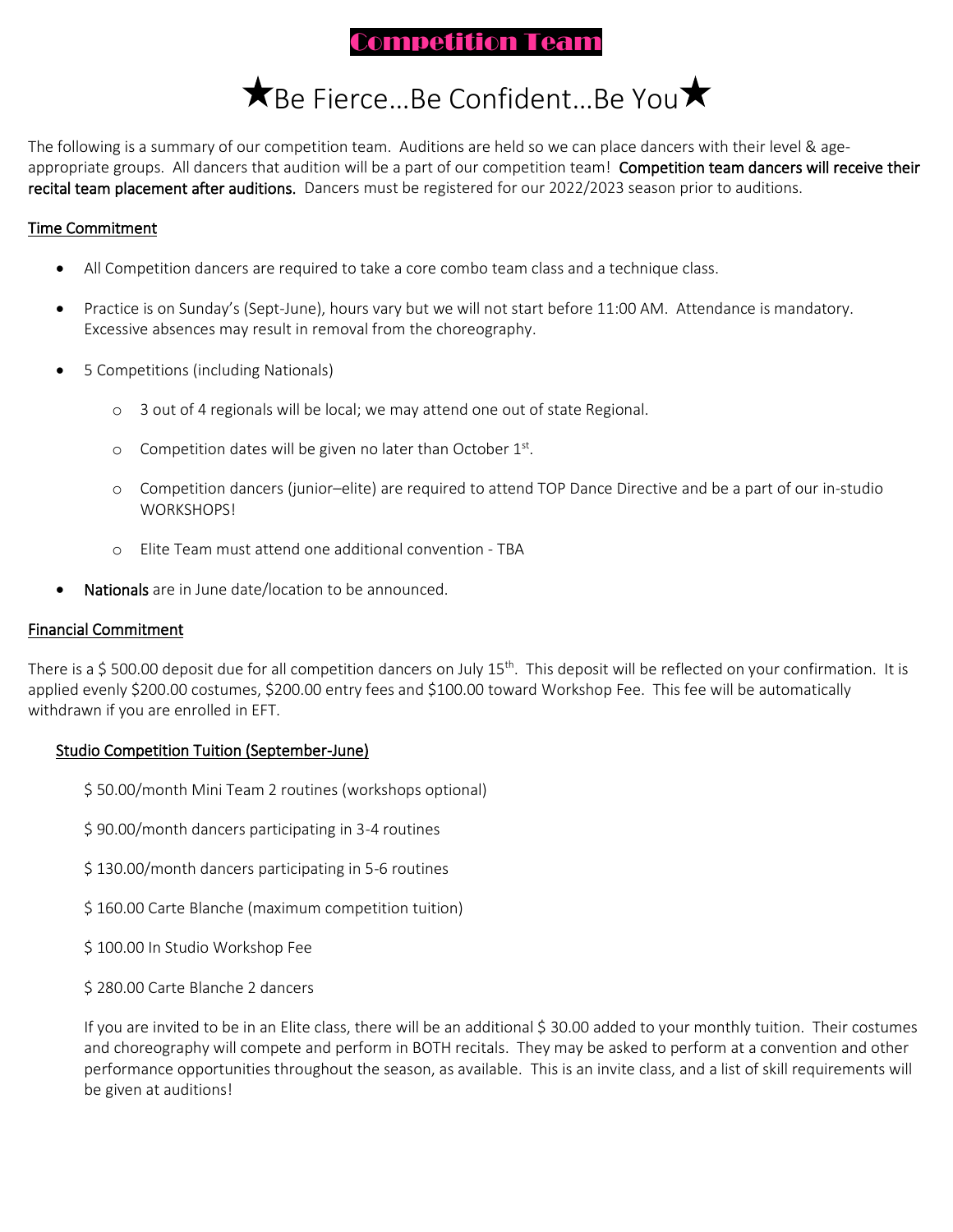#### Technique classes are included in the cost of your competition package.

We will be offering the convenience of EFT payments again this season. Competition tuition payments are due the  $15<sup>th</sup>$  of each month with June tuition being due at the receipt of your placements.

- Solos \$350.00 choreography fee, this fee is due at your first choreography lesson or 4 equal payments. \*NEW all soloists are required to sign up for one private lesson a month \$ 30/lesson. Monthly sign ups will be emailed, and this amount will be added to your monthly tuition. They will still rehearse weekly in addition to this lesson.
- Duos/Trio \$350.00 Choreography fee in addition to tuition (split between dancers), due at your first choreography lesson.
- Guest Choreographer \$ 100.00 choreography fee/dancer, if chosen. This fee will be due when the dance is choreographed.
- If you are doing a solo/duet from last year, there is a \$10/month rehearsal fee. This amount is not included in the carte blanche.
- Private lessons are \$ 30.00/30 minute lesson. This would be for additional lessons following initial choreography.

Competition Entry Fees for each competition we attend the following entry fees are due:

#### $$140.00$  per solo  $$65.00$  per duet/trio  $$60.00$  per person/group (ex. 3 groups x  $$60=$180.00/competition)$

\*\*Once your dancer auditions and is placed in their groups you will be sent an entry fee/tuition pay schedule. These fees will be divided in equal payments November-March. These fees will be added to your monthly competition tuition and are due the 15<sup>th</sup> day of the month.

#### Costumes

For every dance you participate in you will need a costume. A Competition Costume deposit of \$100/dance will be charged September-November. Costumes will be reconciled in the Spring and the balance will be due upon receipt. On average competition costs \$ 175.00 (including hair pieces, rhinestones, etc….) Some exceed and many fall below, but please use this number when looking at your competition budget and year end reconciliation. Reconciliations are due 10 days upon receipt. These are finalized after all costs from outside sources are collected.

#### Competition Uniform

We will be wearing the same uniform as last season. If you are new to the team or need a new jacket, the cost is \$ 175.00

#### Recital Class Placement

Your dancer must be registered for the 2022/2023 dance season prior to auditioning for the competition team. Your "recital" class placement will be emailed by August 1st. Indicate the classes you are taking by using the codes below:

#### \*\*Your dancer's technique class is included in the cost of their competition tuition. On the weeks of attending competitions there will be NO practice and no technique classes.

The goal of our competition team is for every dancer to improve individually. Only comparing themselves to the dancer they were and enjoying the dancer they have become! It is a great opportunity for dancers of all skill levels to learn to perform, being a part of a team that we treasure, and making memories that will last a lifetime. We expect competition dancers to be leaders and role models in all their dance classes. We work hard, instill dedication, devotion, and drive! Characteristics that will be used in all walks of life. If you want to be a part of our competition team, come to auditions and bring the form below! It is a big commitment, but it is worth it!! Please wear dancewear with personality to your auditions. Again, all dancers are a part of our team. Auditions give them an audition experience and help us place them on the correct team. Wear your hair in a bun with no bangs. All parents (new and returning) are required to attend the parent meeting, times listed below.